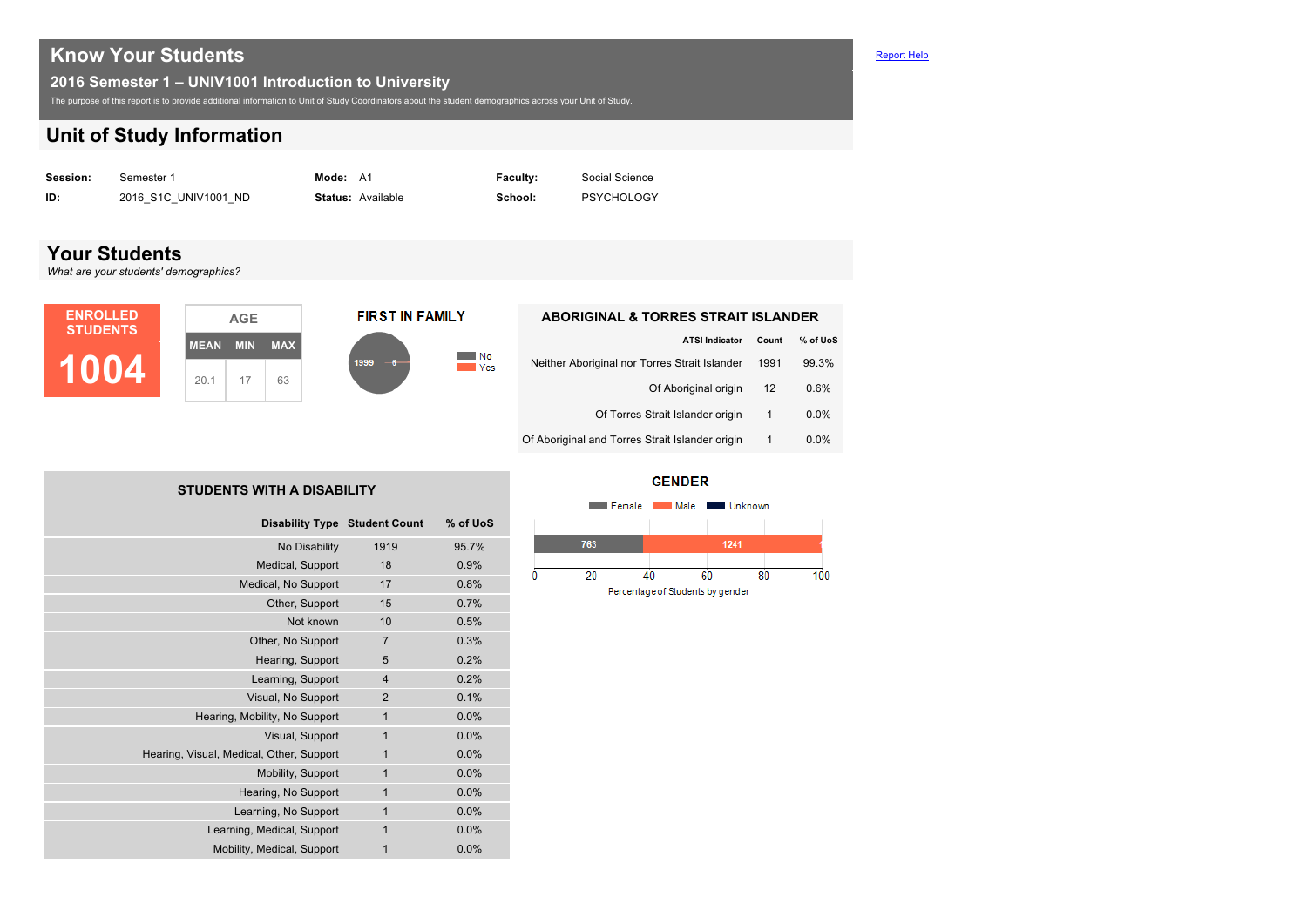### **LOCAL AND INTERNATIONAL STUDENTS**

*A breakdown of local and international students is given as follows:*



### **STUDY INFORMATION**

*What are your students key study characteristics? Note that this information is specific to this Unit of Study's Session.*

| <b>BASIS OF ADMISSION</b>                         |       |          |
|---------------------------------------------------|-------|----------|
| <b>Admission Type</b>                             | Count | % of UoS |
| Secondary education                               | 1424  | 71.0%    |
| Other basis                                       | 320   | 16.0%    |
| Higher education course                           | 163   | 8.1%     |
| Unknown                                           | 40    | 2.0%     |
| VET award course other than a secondary education | 21    | $1.0\%$  |
| internal transfer                                 | 20    | 1.0%     |
| Mature age special entry provisions               | 17    | 0.8%     |

#### **COMMENCING STUDENTS**



#### **STUDENTS ON SCHOLRASHIP THIS SEMESTER**



#### **FAILED ATTEMPTS AT THIS UNIT OF STUDY**



#### **STUDENTS' CURRENT LOAD**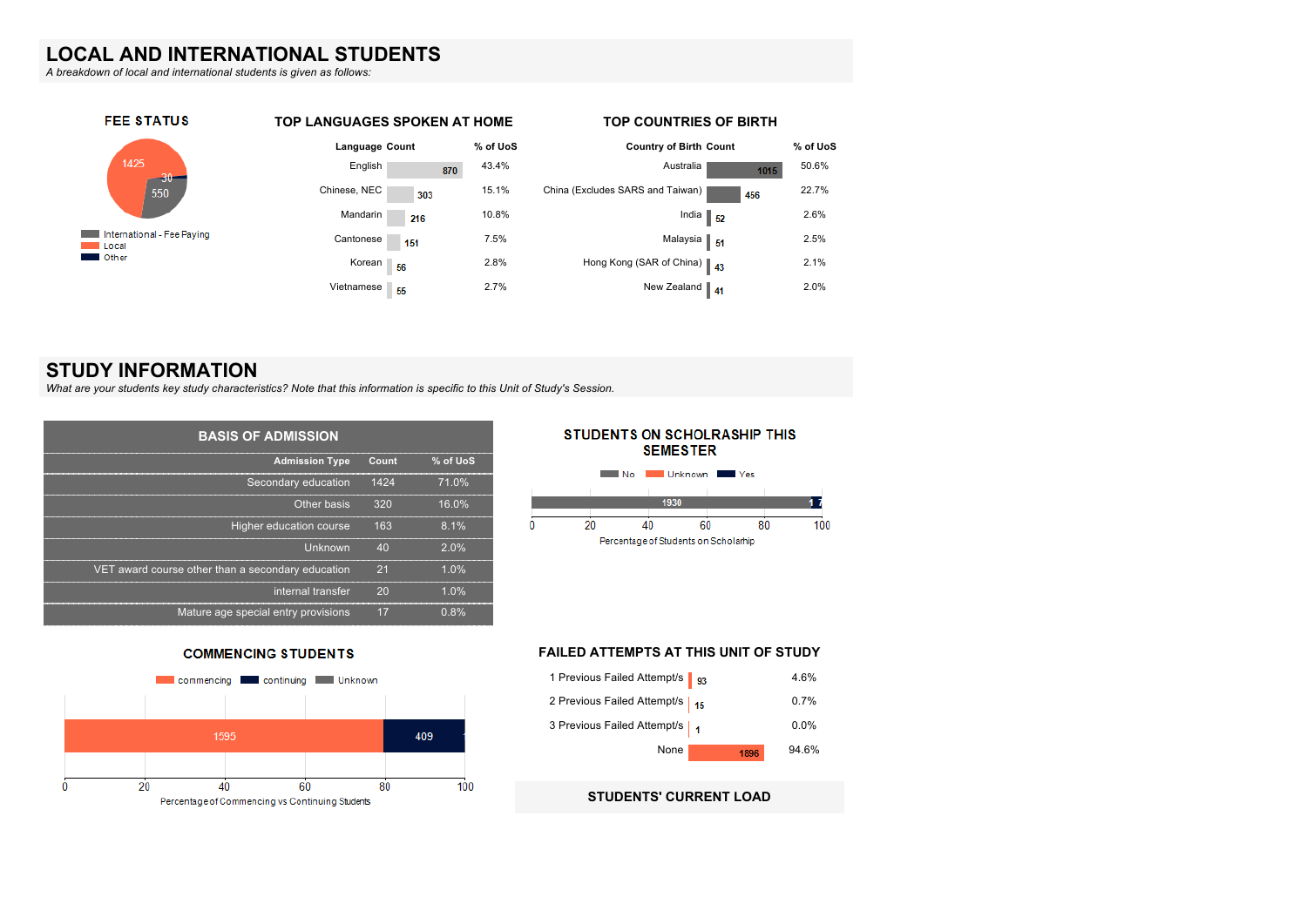| 0 to 6 Credit Points   13       | 0.6%    |
|---------------------------------|---------|
| 07 to 12 Credit Points   42     | 2.1%    |
| 13 to 18 Credit Points  <br>118 | 5.9%    |
| 19 to 24 Credit Points<br>1758  | 87.7%   |
| 25 to 30 Credit Points 72       | 3.6%    |
| 31+ Credit Points   1           | $0.0\%$ |
| Unknown                         | $0.0\%$ |

# **STUDENTS' COURSE OF STUDY/DEGREES**

*What course of study or degree are your students currently enrolled in?*

#### **TOP DEGREES**

| <b>Degree Count</b>                                                   |     | % of UoS |
|-----------------------------------------------------------------------|-----|----------|
| <b>Bachelor of Engineering Honours</b>                                | 577 | 28.8%    |
| <b>Bachelor of Science</b>                                            | 329 | 16.4%    |
| <b>Bachelor of Medical Science</b>                                    | 171 | $8.5\%$  |
| Bachelor of Computer Science and Technology                           | 161 | $8.0\%$  |
| Bachelor of Engineering Honours and Bachelor of Commerce              | 78  | $3.9\%$  |
| Bachelor of Engineering Honours and Bachelor of Science               | 68  | $3.4\%$  |
| Bachelor of Project Management 59                                     |     | 2.9%     |
| Bachelor of Science and Bachelor of Arts 58                           |     | 2.9%     |
| Bachelor of Liberal Arts and Science                                  | 56  | 2.8%     |
| Bachelor of Engineering Honours and Bachelor of Project Management 49 |     | 2.4%     |

# **PAST AND CURRENT UNITS OF STUDY**

*What are the most common units of study that your students have previously completed or are completing this semester?.* 

#### **MOST COMMON UNITS OF STUDY BEING TAKEN IN CURRENT SESMESTER**